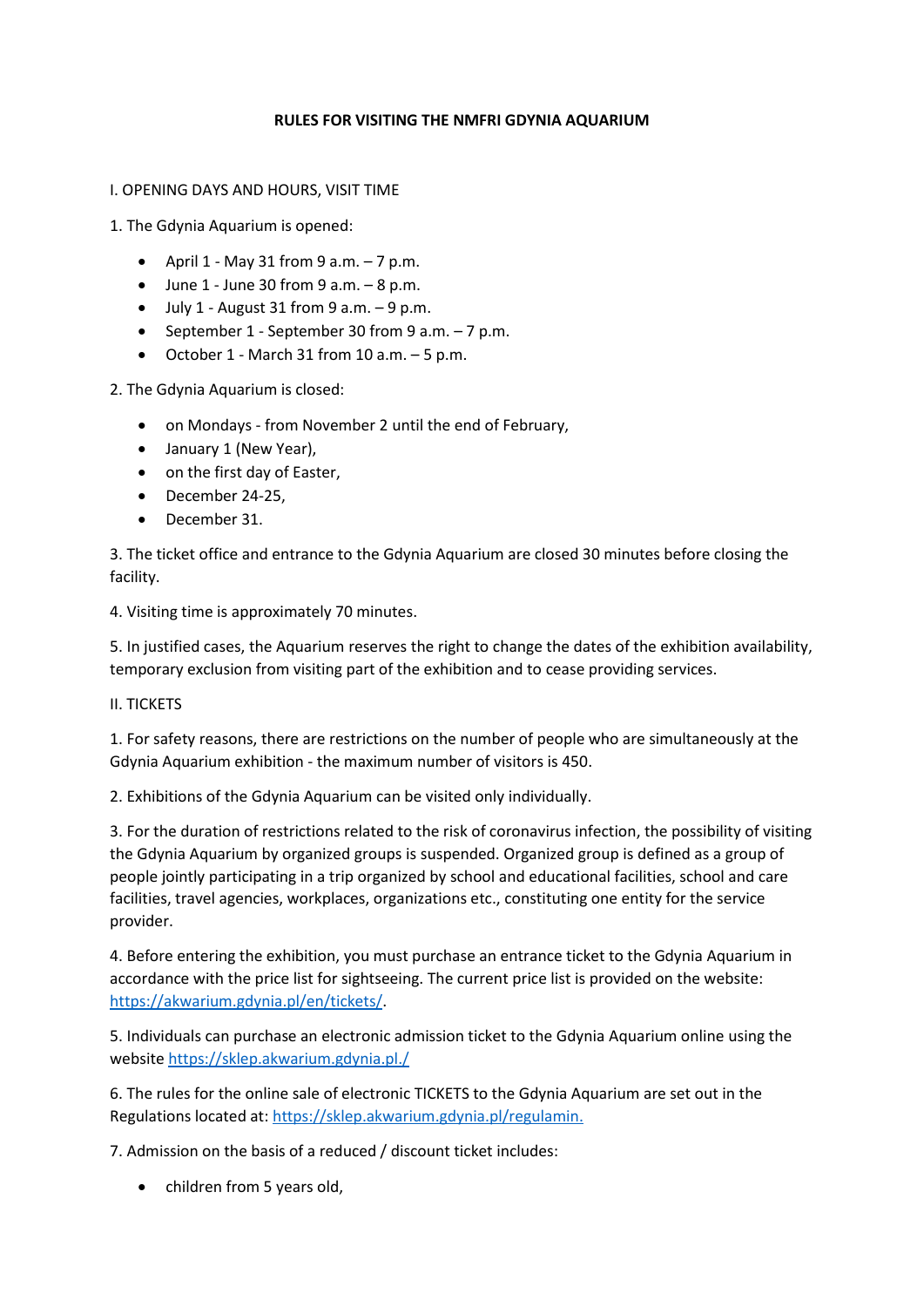- pupils and students up to 26 years old,
- retirees and pensioners,
- persons with a disability certificate.

8. The following are entitled to free admission:

- children up to 5 years old,
- chaperons of people with disabilities,
- zoo employees,
- PTTK guides,
- PTTK leaders.

9. Persons entitled to free admission are obliged to collect an entrance card at the Aquarium ticket office before entering the exhibition.

10. The right to discount and free admission is verified before entering the exhibition.

11. Documents confirming the right to use the discount or free admission to the Aquarium are:

- valid student or student ID,
- a retiree's or disability pensioner's ID or ID card,
- valid ID or other valid document confirming the disability certificate,
- ID or zoo employee ID,
- PTTK guide or leader ID card,
- other important documents confirming the rights of the persons mentioned in point 4 and 5.
- 12. The ticket / admission card should be kept for inspection at all times.
- 13. Purchased tickets are not refundable.

## III. VISITING ORDER

1. The basis for entering the Gdynia Aquarium exhibition is a valid ticket or admission cards.

2. Gdynia Aquarium should be visited in accordance with the touring direction and in order provided by the staff.

3. After finishing the tour, it is not possible to return to the exhibition.

4. To increase the safety of visitors and employees of the Gdynia Aquarium and minimizing the risk of coronavirus infection, the following restrictions have been introduced:

A. limited number of visitors simultaneously staying within the exhibition of the Gdynia Aquarium to 450 people;

B. introduction of limits of persons that simultaneously:

- use the elevator,
- use toilets,
- are at the ticket office.

C. visitors entering the exhibitions are obliged to:

- disinfect hands at the entrance gate,
- cover the nose and mouth (except for children up to 4 years of age),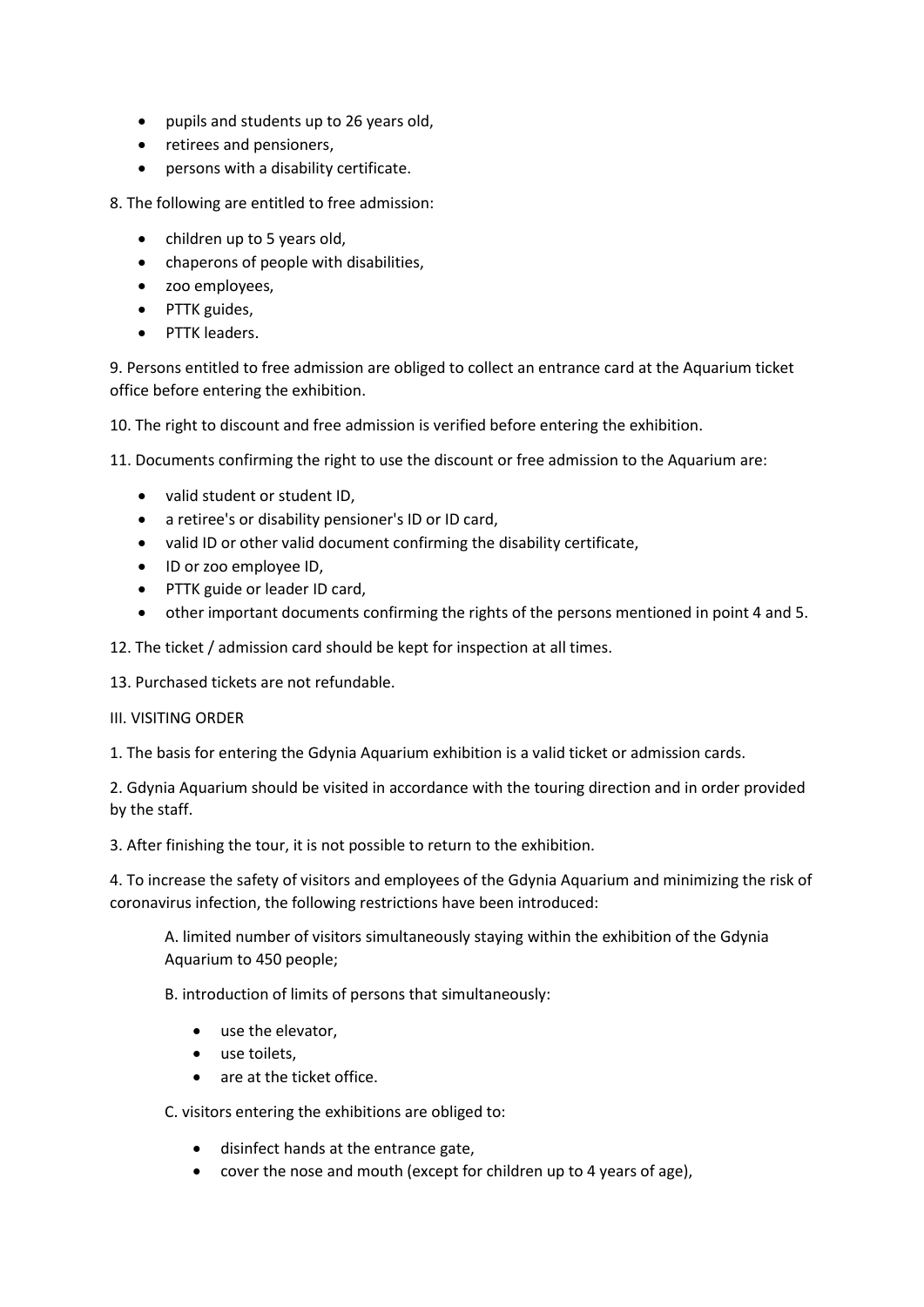- comply with the limits, specified on information boards, of persons who simultaneously are: at the cash desk, in marked exhibition halls, lifts and toilets,
- comply with the distance marked with line in the front of the ticket office;
- D. exclusion of cloakrooms and deposit lockers from use,
- E. suspension of eGuide rentals.
- 5. Visitors to exhibition are forbidden to:
	- bring and consume food and drinks.
	- bring alcohol, psychoactive substances and intoxicants,
	- smoke tobacco and electronic cigarettes,
	- bring all weapons, ammunition, items considered potentially dangerous and toxic, flammable and explosive materials.
	- touch exhibits, showcases and placing hands in open exhibition tanks;
	- leave prams outside the place designated for this purpose indicated by the service,
	- disturb order, including making noise and the use of noisy devices,
	- bring animals, with the exception of a guide dog accompanying authorized persons.

6. It is forbidden to enter the exhibition for persons under the influence of alcohol or other intoxicants or behaving in a way that could threaten the safety of animals, disrupt the order of visitors, as well as violate generally accepted norms of behavior in public places.

7. It is forbidden to enter the exhibition for persons with Covid-19 disease symptoms or who have been diagnosed with Covid-19 infection, persons undergoing mandatory isolation or quarantine, persons residing with persons subjected to mandatory isolation or quarantine, persons in contact with a person suspected of being infected within 10 days, falling ill or referred for isolation.

8. In the area of the Gdynia Aquarium, it is strictly forbidden to:

- conduct commercial, service and acquisition activities, with the exception of services provided on the basis of contracts concluded with the NMFRI,
- take photos and filming for commercial purposes without the permission of the Gdynia Aquarium,
- shoot photos with use of flash in rooms with living animals and using a tripod.

9. Children up to the age of 13 should stay in the Gdynia Aquarium under adult supervision.

10. In the event of unforeseen difficulties in visiting, communication or circumstances threatening the health or life of persons, the principle of absolute compliance with the instructions issued by the staff of the Gdynia Aquarium or representatives of other services such as the Police or Fire Brigade shall apply.

11. The Regulations are available on the Gdynia Aquarium website: <https://akwarium.gdynia.pl/rules-of-visit/> and at the ticket office of the Aquarium.

## IV. SANCTIONS

1. The Gdynia Aquarium reserves the right to refuse to accept or leave outside the Aquarium area of persons who do not comply with the provisions of the Regulations.